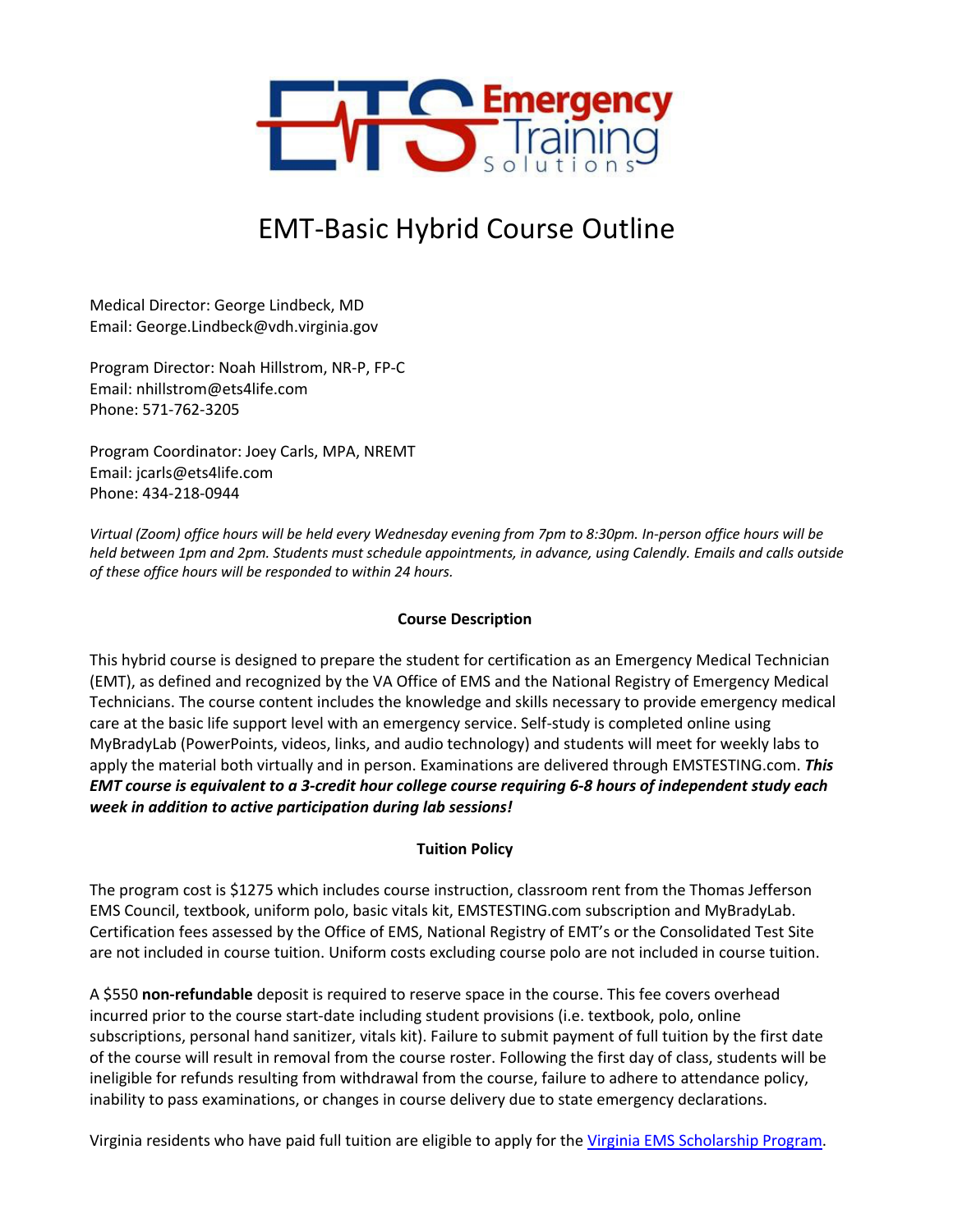### **Required Materials**

- Laptop computer or tablet brought to each class session
- Access to a high-speed internet connection to complete online course modules and examinations
- Google Drive account to access course documentation and upload student assignments
- Textbook and LMS: Emergency Care, 14th Edition w/MyBradyLab (provided)
- EMSTESTING.com subscription (provided)
- Uniform: polo shirt (provided) navy blue or black pants/black belt/black shoes (not provided) *Uniforms must be worn to all lab sessions following class orientation*

## **Virginia OEMS Course Prerequisites**

- Be proficient in reading, writing, and speaking the English language to clearly communicate with a patient, family or bystander to determine a chief complaint, nature of illness, mechanism of injury or to assess signs and symptoms.
- Be a minimum of 16 years of age at the beginning date of this certification program. If less than 18 years of age, you must provide the course coordinator with a completed parental permission form with the signature of a parent or guardian verifying approval for enrollment in the course and have your parent sign the course agreement. If you are less than 18 years of age and are affiliated with an EMS or other public safety agency you must also provide the program director with documentation from an Officer of the agency stating that you will be covered by agency insurance while attending the course. *This is a college-level course and students who have completed high school (or above) are most successful.*
- Have no physical or mental impairment that would render you unable to perform all practical skills required for that level of certification including the ability to function and communicate independently and perform appropriate patient care, physical assessments and treatments without the need for an assistant.
- If you are a foreign national, you must have secured a U.S. Government Student Visa.
	- o If you have not been issued a US Social Security Administration number (SSN), you must submit copies of your U.S. Government Student Visa together with your enrollmentform.
- Hold current certification in an Office of EMS approved course in cardio-pulmonary resuscitation (CPR) at the beginning date of the certification program. This certification must also be currentat the time of state testing.
- Not have been convicted or found guilty of any crime, offense, or regulatory violation, or participated in any other prohibited conduct identified in state EMS regulations asfollows:
	- $\circ$  Have never been convicted or found guilty of any crime involving sexual misconduct where the lack of affirmative consent by the victim is an element of the crime, such as forcible rape.
	- $\circ$  Have never been convicted of a felony involving the sexual or physical abuse of children, the elderly or the infirm, such as sexual misconduct with a child, making or distributing child pornography or using a child in a sexual display, incest involving a child, assault on an elderly or infirm person.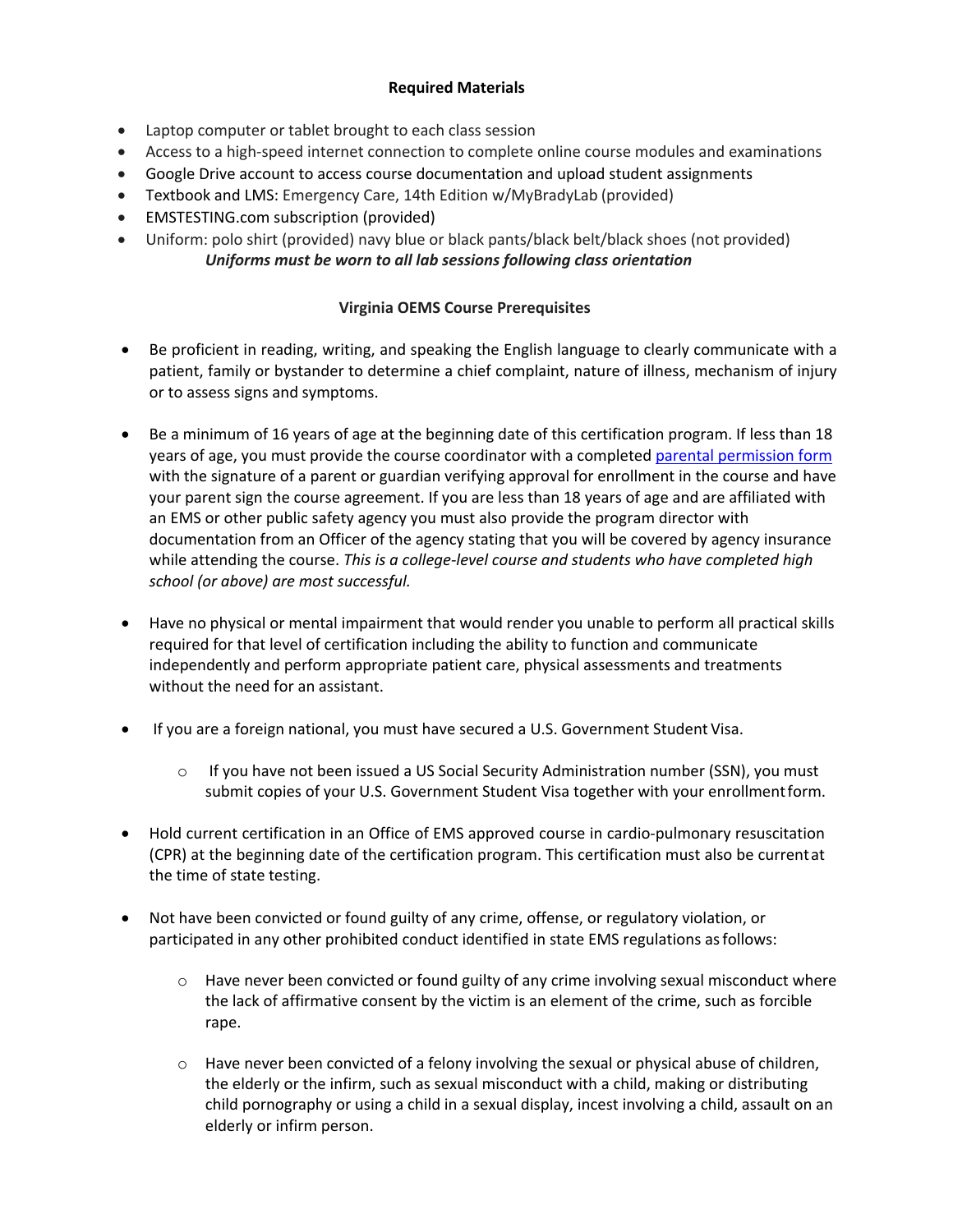- $\circ$  Have never been convicted or found guilty of any crime (including abuse, neglect, theft from, or financial exploitation) of a person entrusted to his care or protection in which the victim is a patient or is a resident of a health care facility.
- o Have never been convicted or found guilty of any crime involving the use, possession, or distribution of illegal drugs except that the person is eligible for affiliation five years after the date of final release if no additional crimes of this type have been committed during that time.
- $\circ$  Have never been convicted or found guilty of any other act that is a felony except that the felon is eligible for affiliation five years after the date of final release if no additional felonies have been committed during that time.
- o Are not currently under any disciplinary or enforcement action from another state EMS office or other recognized state or national healthcare provider licensing or certifying body.
- o Personnel subject to these disciplinary or enforcement actions may be eligible for certification provided there have been no further disciplinary or enforcement actions for five years prior to application for certification in Virginia.
- o Have never been subject to a permanent revocation of license or certification by another state EMS office or other recognized state or national healthcare provider licensing or certifying body.
- All references to criminal acts or convictions under this section refer to substantially similar laws or regulations of any other state or the United States. Convictions include prior adult convictions, juvenile convictions and adjudications of delinquency based on an offense that would have been, at the time of conviction, a felony conviction if committed by an adult within or outside Virginia.
- May not be under the influence of any drugs or intoxicating substances that impairs your abilityto provide patient care or operate a motor vehicle while in class, or clinical, while on duty or when responding or assisting in the care of a patient.

#### **Attendance**

You are expected to be present and on time to each class. While our most successful students attend all class sessions, we will permit **one absence with advance notice**. The Office of Emergency Medical Services requires students to attend 85% of all sessions and as such, additional absences will result in dismissal from the program without refund. You will not be permitted to make up an exam except in the case of an unforeseeable emergency and at the program director's discretion. It is the student's responsibility to make up missed lab material due to an absence.

#### **Dress Code**

- Students are expected to dress in a professional manner to include their uniform polo shirt, navy blue or black pants, black belt, and black closed-toe shoes (preferably steel toe). Pants must fit over your boots. Scrubs are not permitted.
- Students shall present themselves wearing clean clothing and with attention to personalhygiene. *Please tuck in your uniform shirt, remove jewelry, and be well-groomed!*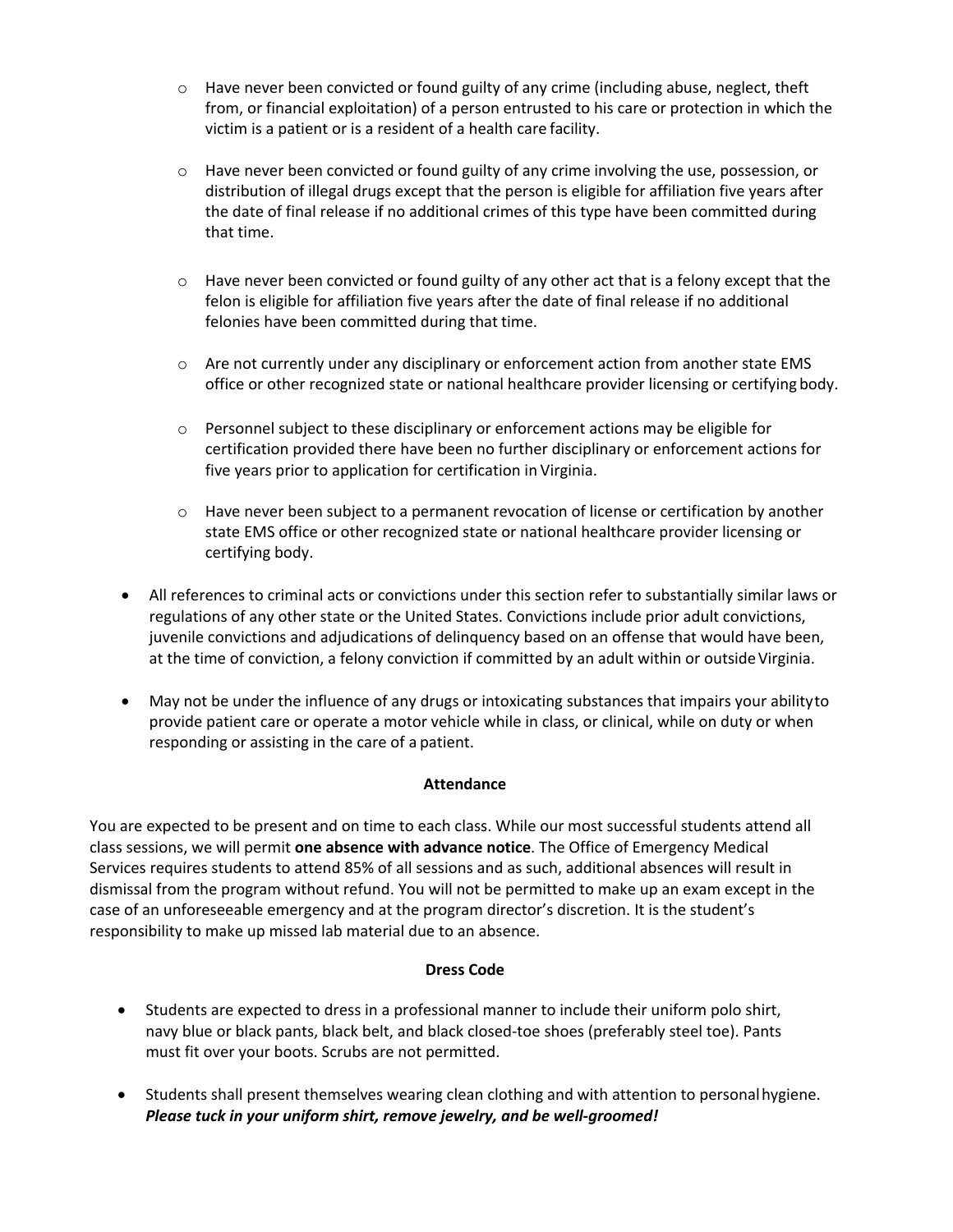#### **Class Expectations**

- Students will be respectful of the staff, other students, and clinicians at C-ARS. Profanity, obscene comments, or comments which show disrespect to others will not be tolerated.
- Any behavior which is prejudiced against others based on gender identity, race, ethnicity, sexual orientation, ability, or other differences will not be tolerated.
- Horseplay and other behaviors which could result in injury or embarrassment to other members of the class is prohibited.
- If inappropriate behavior occurs, the student may be asked to leave immediately. Continued infractions may result in your dismissal from the program without refund.
- Students are expected to listen to any instruction and not engage in private discussions during presentations. Students are expected to actively participate in each class.
- All radios, cell phones, pagers etc. shall be placed in the silent mode. Students shall not respond to EMS or fire incidents during class. **Text messaging and making telephone calls during class will not be allowed.** Telephone calls may be made during breaks. In an emergency, students shall leave the classroom to make calls.
- Any injury to a student shall be reported immediately to the program director.
- Students will help the instructors to store equipment and return the furniture to the original configuration at the end of class.
- Food and drink may be allowed in the classroom but cleaning up any spills is the responsibility of the student. All trash must be cleared at the end of class.
- Please advise the program coordinator if any of the equipment is defective or broken so that it may be replaced or repaired.
- No alcohol or drugs shall be consumed during the class. Students will be sent home from class if there is evidence of them being under the influence of drugs or alcohol. Please advise the instructor if you are taking required prescription medications that will affect class performance. No tobacco products are to be used during class.
- Weapons are prohibited on the property.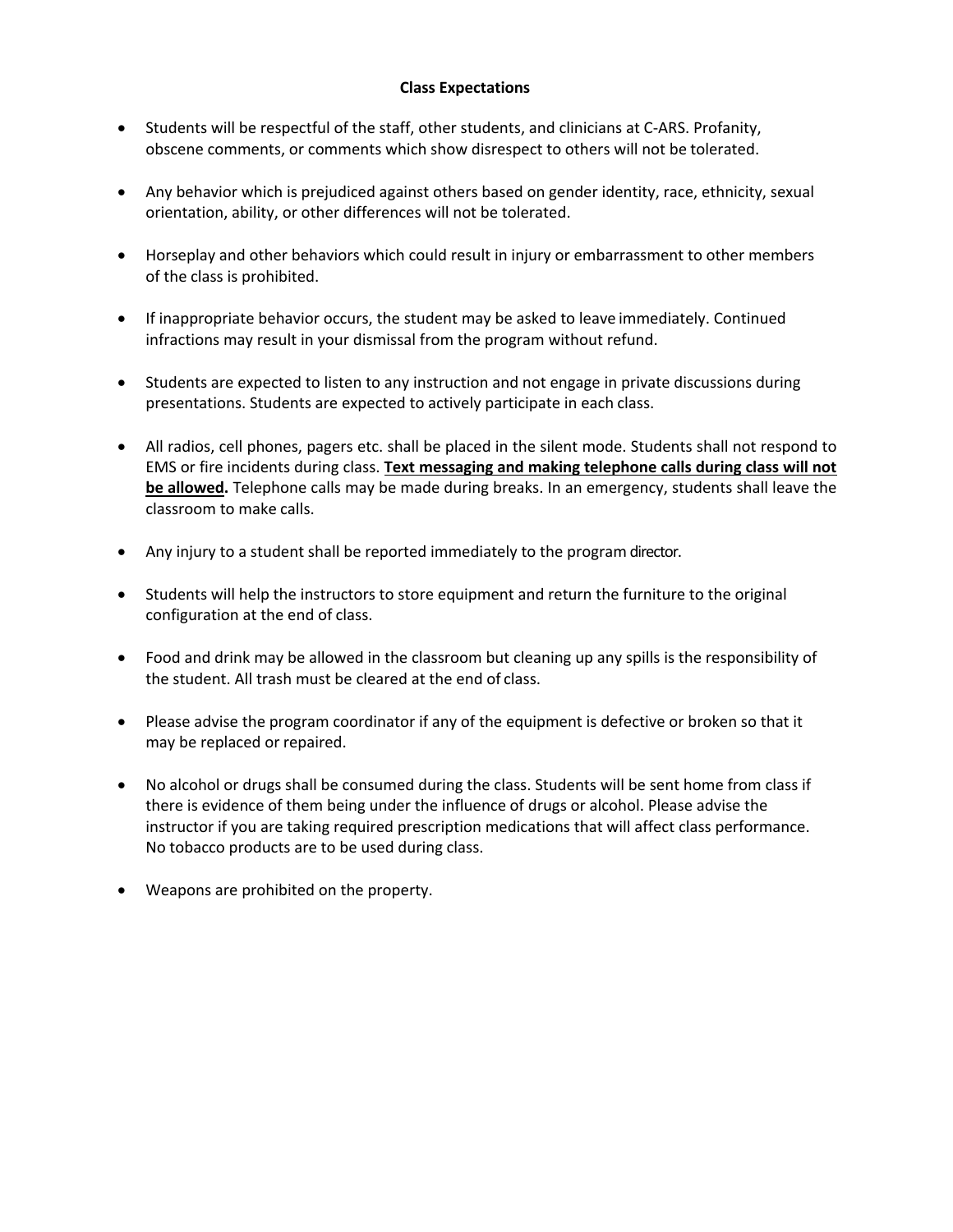#### **Competency Assessment**

There are several ways in which students will be assessed on learning outcomes. Students must keep up with all readings, assignments, and assessments to pass the course. Each of the following components will be evaluated as part of the program director's decision to give you a passing score. This course is *pass/fail*.

**Readings & MyBradyLab:** All course readings and MyBradyLab assignments will be completed as listed on the syllabus. MyBradyLab will be monitored by the program coordinator but it is the student's responsibility to keep up with independent study. *Success on course quizzes and exams is dependent on your completion of ALL readings and assignments.* 

**Class participation:** Students are required to actively participate in all class sessions to include collaboration on group presentations and practicing of hands-on skills. You will need to perform hands-on assessments of "live patients"—your classmates—in order for us to verify your competency. You will also be called upon to serve as a "patient" during these labs. *Active participation in class lab sessions is required to sit for the course skills competency examination.*

**EMStesting.com Quizzes and exams:** Quizzes and unit exams will be taken online using the EMS Platinum Testing program. The questions asked will be indicative of questions you may see on the NREMT examination. These quizzes and exams are *not* open book and you are *on your honor* to complete each on your own without assistance from notes or other students. Cheating will not be tolerated, and you will be dismissed from the program without refund.

A passing score for quizzes and unit exams is **70%**. The program coordinator will work with you on a remediation plan if you are unable to attain a passing score on unit exams. *Maintaining a unit exam average of 70% is required to sit for the course final exam.* 

#### *Please do not copy any content from the Platinum Testing system as it may result in termination of your account. Given that quizzes and exams are administered online, early and late submission requests will not be granted.*

**Clinical observation:** To pass the clinical section of the EMT program you must complete a minimum of *10 hours* of observation time **and** have a minimum of *10 patient contacts* in a healthcare setting. At least one rotation must be completed with an EMS agency. ETS will coordinate opportunities with the UVA Medical Center and Charlottesville-Albemarle Rescue Squad.

With the advanced approval of the program director, you may complete clinical observation time with another EMS agency or healthcare facility. The entity must provide ETS a written approval for you to observe and provide documentation of liability and risk policies for student enrolled in observation programs.

You must complete a patient care report for each patient contact using the CHART method. Do not include your patient's name or any other identifiable information. The ride along evaluation form should be completed at the end of each observation shift to verify your participation.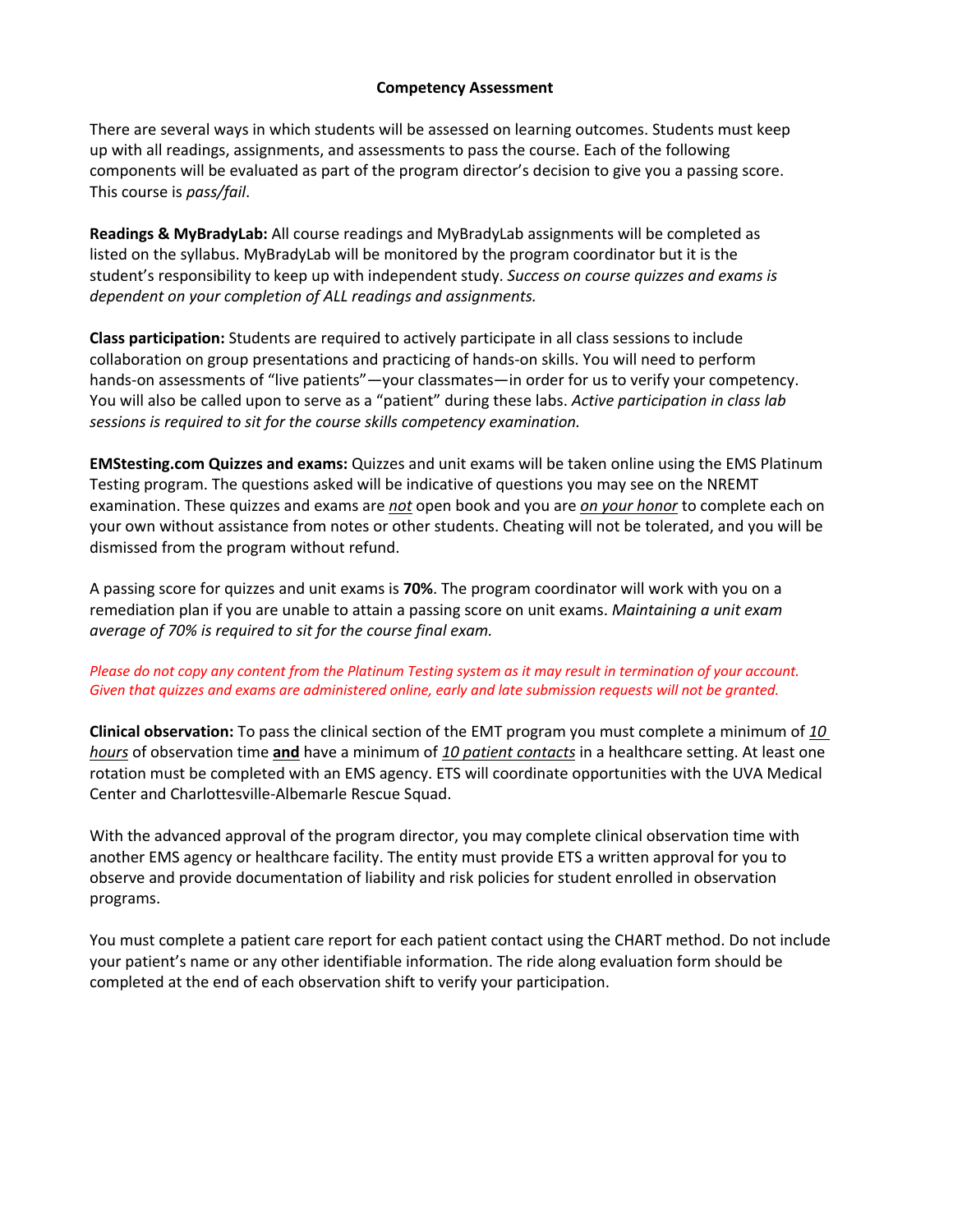### **Passing the Course**

Providing patient care requires clear competency with EMT concepts and skills, and it is our responsibility to ensure that only highly competent students proceed with National Registry and Virginia EMT certification examinations. Successful and timely completion of course competency requirements and the requirements listed below is required for us to clear you for certification testing. Failure to complete course requirements listed in this document will result in release from the program without refund.

**Electronic submissions:** Each of the following documents must be uploaded to your Google Drive folder prior to the date listed on the "EMT Program Documentation Checklist."

- All first day paperwork (license, CPR card, BLS signature page, course contract)
- 10 patient care reports from your clinical observation in CHART format
- Log for 30 attempts at practice vital signs on mock patients
- Ride along form(s) signed by CARS member or crew captain
- IS-5, IS-100, IS-200, IS-700, IS-800, AWR-111, AWR-160 certificates

**Course cognitive exam:** This exam has 120 questions pulling from across the EMT curriculum. A score of **70%** or higher is required. If your exam average exceeds an 80% and you fail the final, we will extend a single retake within one week. Cheating will not be tolerated, and you will be dismissed from the program without refund. *Consider this examination a rehearsal for your National Registry exam.* 

**Course skills competency exam:** Instructors will evaluate your performance on a scenario-based, hands-on skills examination. Evaluators will be using state psychomotor exam criteria as a basis for the scoring. Students must receive an 85% or greater to pass. *Consider this examination a rehearsal for your psychomotor skills exam—currently set to resume in Virginia on June 30, 2022.*

## **COVID-19 Considerations**

Students and instructors are required to comply with local, state, and federal health and safety protocols pertaining to the COVID-19 pandemic. ETS and its partners (TJEMS, CARS, and UVA) have established the following guidelines which are required of all students participating in the program. Failure to follow protocols will result in your immediate dismissal from the program without refund.

- ETS will assign each to student to a "squad" to improve contact tracing (if needed), reduce potential exposures to illness, and maintain a 1 to 6 instructor-to-student ratio
	- o Two squads will attend each 2-hour lab block
	- o Squads will have six or fewer students
- Students must be fully vaccinated against COVID-19 prior to the start date of the course
- Students must have a current flu vaccination prior to the start date of the course
- Students must bring their vitals kit to all class sessions
- Students must sanitize their hands before and after assessments and/or equipment use
- Students must complete a health screening upon arriving to class for each session
- Students must comply with protocols on mask wearing during class and clinical rotations
- Students must comply with protocols set by clinical placement sites
- Students must not come to class when feeling unwell and must make arrangements to make up missed material

Emergency Training Solutions retains the right to adapt the program as necessary to comply with health and safety protocols which may include changes to course modality and/or schedule.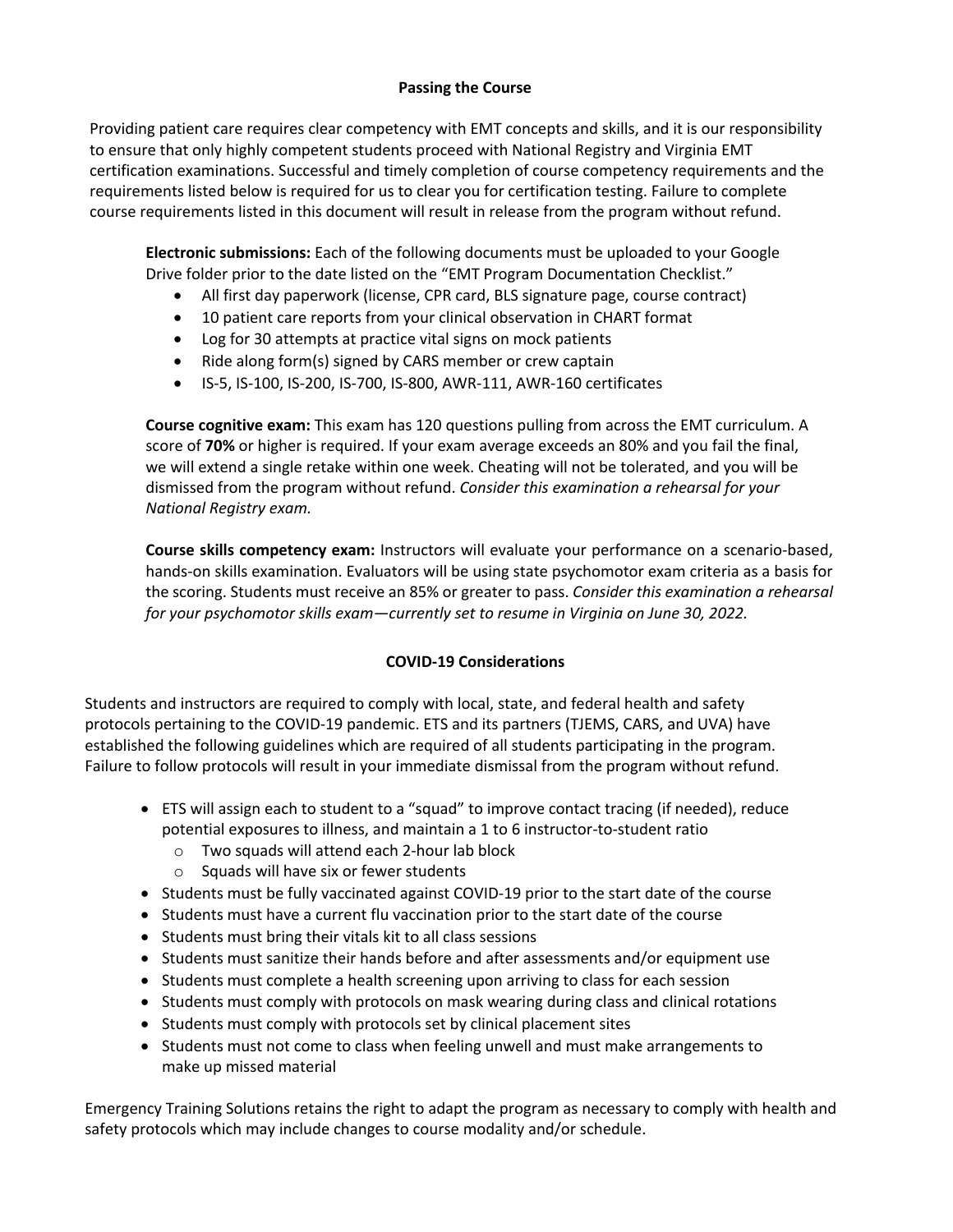#### **How Do I Succeed?**

- 1. Attend and actively participate in all class sessions.
- 2. Read all course communications from instructors.
- 3. Complete all readings and assigned course work in myBradylab.
- 4. Achieve a minimum score of 70% on each unit exam. Schedule office hours if you are having trouble!
- 5. Observe 10 patients and complete full patient care narrative for each.
- 6. Ask questions during skills practice. Your instructors are there to help you train for a successful psychomotor exam.
- 7. Get the email or phone number of a few classmates. Set up online or small group practice sessions before/after class.
- 8. Complete online certifications for IS-5, IS-100, IS-200, IS-700, IS-800, AWR-160 and AWR-111 as early as possible. Do not wait until the last minute to submit these!
- 9. Achieve a minimum score of 70% on final comprehensive written exam and pass your skills competency exam.
- 10. Upload all clinical documentation, certifications, and other paperwork noted on your "documentation checklist" to Google Drive before the due date.

*Most important to your success is to have fun and learn a lot!*